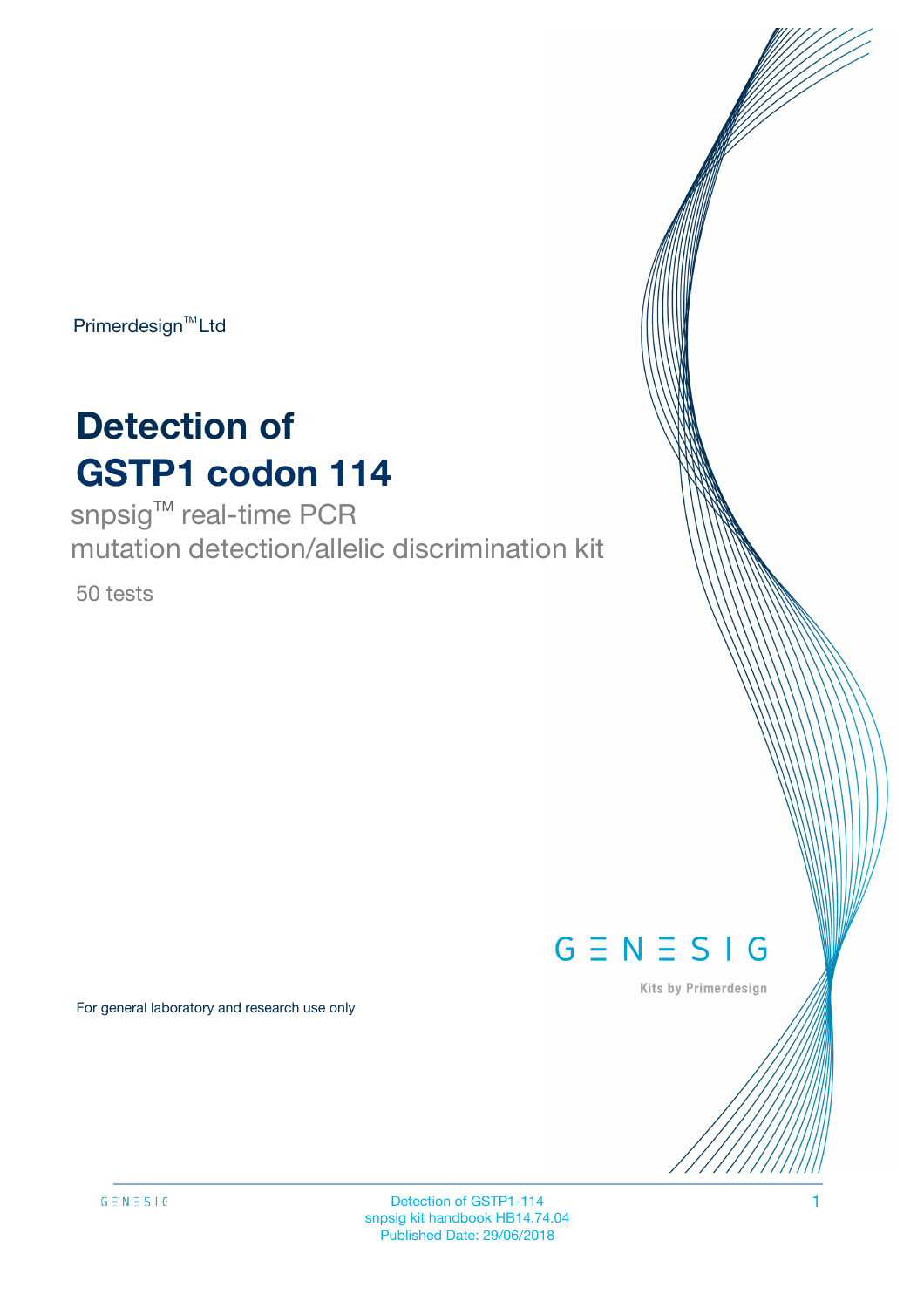### Kit contents

**• GSTP1-114 genotyping primer/probe mix (50 reactions BROWN)** ROX and VIC labelled

- **Wild-type positive control template (RED)**
- **Mutant positive control template (RED)**
- **RNase/DNase free water (WHITE)** for resuspension of primer/probe mix
- **Template preparation buffer (YELLOW)** for resuspension of positive control templates

### Reagents and equipment to be supplied by the user

#### **Real-time PCR Instrument**

Must be able to read fluorescence through the VIC and ROX channels

#### **oasig**TM **lyophilised, Precision®PLUS or Precision® FAST 2X qPCR Master Mix**

This kit is designed to work well with oasig, PrecisionPLUS or PrecisionFAST 2X qPCR Master Mix. Primerdesign can only guarantee accurate genotyping results when oasig, PrecisionPLUS or PrecisionFAST Master Mix is used.

**Pipettors and Tips**

**Vortex and centrifuge**

**Thin walled 1.5 ml PCR reaction tubes**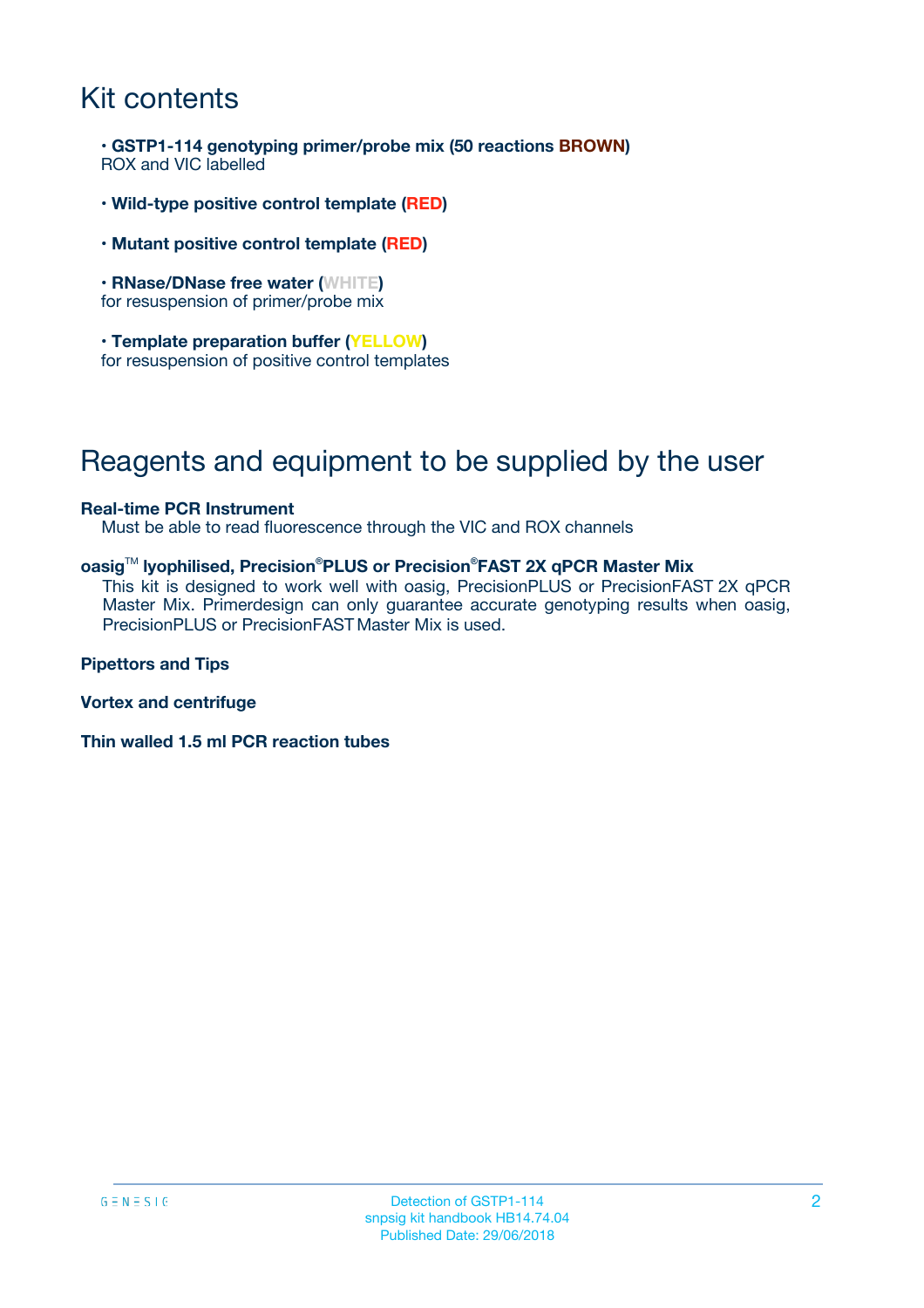### Kit storage and stability

This kit is stable at room temperature but should be stored at -20ºC on arrival. Primerdesign does not recommend using the kit after the expiry date stated on the pack. Once the lyophilised components have been resuspended, unnecessary repeated freeze/thawing should be avoided. The kit is stable for six months from the date of resuspension under these circumstances.

### Suitable sample material

All kinds of sample material suited for PCR amplification can be used. Please ensure the samples are suitable in terms of purity, concentration, and DNA integrity. Always run at least one negative control with the samples. To prepare a negative control, replace the template DNA sample with RNase/DNase free water.

### Notices and disclaimers

This product is developed, designed and sold for research purposes only. It is not intended for human diagnostic or drug purposes or to be administered to humans unless clearly expressed for that purpose by the Food and Drug Administration in the USA or the appropriate regulatory authorities in the country of use. During the warranty period Primerdesign snpsig detection kits allow precise and reproducible data recovery combined with excellent sensitivity. For data obtained by violation to the general GLP guidelines and the manufacturer's recommendations the right to claim under guarantee is expired. PCR is a proprietary technology covered by several US and foreign patents. These patents are owned by Roche Molecular Systems Inc. and have been sub-licensed by PE Corporation in certain fields. Depending on your specific application you may need a license from Roche or PE to practice PCR. Additional information on purchasing licenses to practice the PCR process may be obtained by contacting the Director of Licensing at Roche Molecular Systems, 1145 Atlantic Avenue, Alameda, CA 94501 or Applied Biosystems business group of the Applera Corporation, 850 Lincoln Centre Drive, Foster City, CA 94404. In addition, the 5' nuclease assay and other homogeneous amplification methods used in connection with the PCR process may be covered by U.S. Patents 5,210,015 and 5,487,972, owned by Roche Molecular Systems, Inc, and by U.S. Patent 5,538,848, owned by The Perkin-Elmer Corporation.

### **Trademarks**

#### Primerdesign™ is a trademark of Primerdesign Ltd.

The PCR process is covered by US Patents 4,683,195, and 4,683,202 and foreign equivalents owned by Hoffmann-La Roche AG. BI, ABI PRISM® GeneAmp® and MicroAmp® are registered trademarks of the Applera Genomics (Applied Biosystems Corporation). BIOMEK® is a registered trademark of Beckman Instruments, Inc.; iCycler™ is a registered trademark of Bio-Rad Laboratories, Rotor-Gene is a trademark of Corbett Research. LightCycler™ is a registered trademark of the Idaho Technology Inc. GeneAmp®, TaqMan® and AmpliTaqGold® are registered trademarks of Roche Molecular Systems, Inc., The purchase of the Primerdesign reagents cannot be construed as an authorization or implicit license to practice PCR under any patents held by Hoffmann-LaRoche Inc.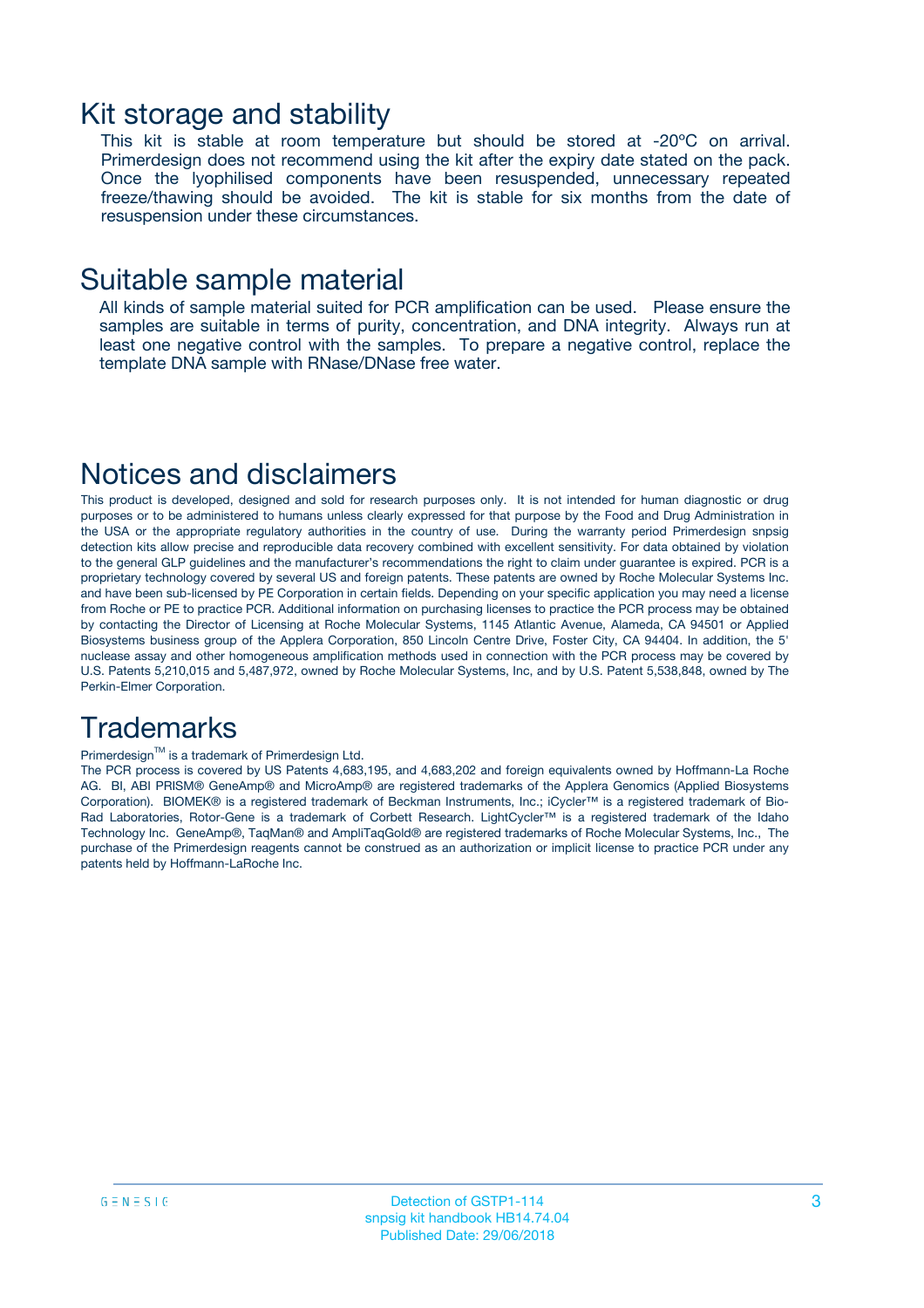### Principles of the test

#### **Genotyping by real-time PCR using hydrolysis probes**

Each genotyping primer/probe mix contains two labelled probes homologous to the two genotypes under investigation. During qPCR amplification of the target DNA the probes will compete for binding across the variant region. The probe that is 100% homologous to the DNA binding site will preferentially bind and give a fluorescent signal as PCR proceeds. It follows that the wild-type sequence will give a strong amplification plot through one channel whilst giving a very weak signal through the alternative channel. Homozygous variant samples will give an exactly inverse result. Heterozygote samples contain both probe binding sites on each of the two alleles and therefore give an intermediate single through both channels. The three possible genotypes can be resolved by comparing end point fluorescence. Most hardware platforms can perform this analysis automatically.

#### **Positive controls**

The kit contains positive control templates for each of the two genotypes. These can be run as parallel samples to give control signals for each genotype. In order to provide good positive control data that is directly relevant to the samples under test, the control DNA should be used at a similar copy number to the sample DNA. This protocol contains guidelines for varied dilution of the positive control templates depending on the level of genomic DNA added to each sample. The optimum sample DNA level is 5ng. Positive control templates are a potential contamination risk to subsequent tests so must be handled carefully.

#### **Negative control**

To confirm absence of contamination, a negative control reaction should be included every time the kit is used. In this instance, the RNase/DNase free water should be used instead of template. A negative result indicates that the reagents have not become contaminated while setting up the run. If a positive result is obtained the results should be ignored and the test samples repeated. Possible sources of contamination should first be explored and removed.

#### **Thermocycling parameters**

The optimum cycling parameters for Primerdesign genotyping kits is a two-step cycling procedure. The first set of cycles are designed for optimal PCR amplification. Where the test samples contain very low levels of input gDNA (<1ng), additional first stage cycles can be added. The second set of cycles are optimal for probe discrimination and therefore cycle at a higher temperature. Fluorescent data is only collected during the second set of amplification cycles. These parameters can be programmed into most machines but it should be noted that the reported Cycle threshold values produced by this program will be lower than usual and that this is expected.

#### **Master mix compatibility**

PrecisionPLUS Master Mix, PrecisionFAST Master Mix and oasig Master Mix contain the enzyme, nucleotides, buffers and salts at precisely the correct concentration for this application. The annealing temperatures of the primer and probe have been carefully calibrated and any change in the reaction buffer can significantly alter the performance of the assay. For this reason Primerdesign can only guarantee accurate genotyping results when PrecisionPLUS, PrecisionFAST or oasig Master Mix is used.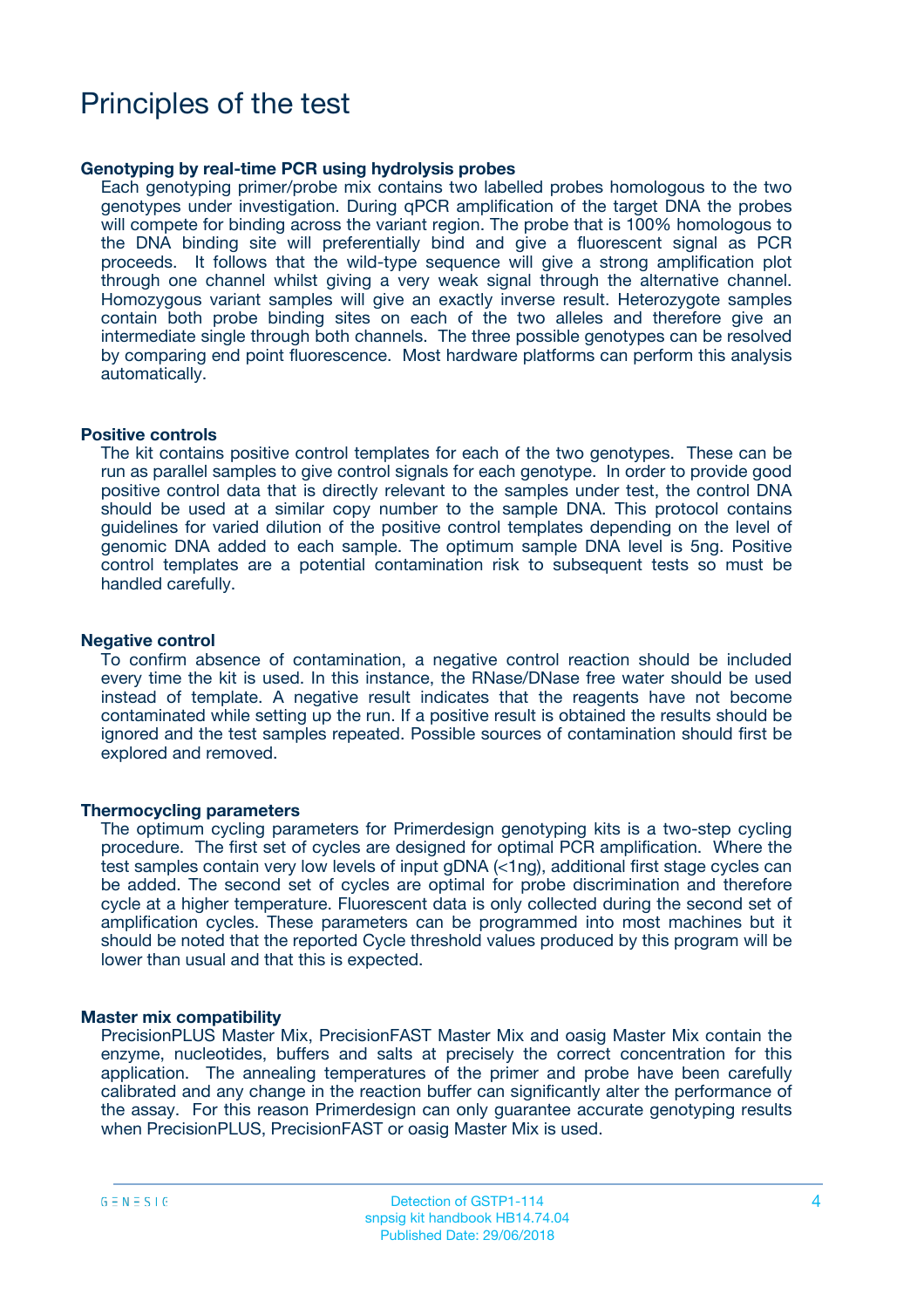### Resuspension Protocol

To minimize the risk of contamination with foreign DNA, we recommend that all pipetting be performed in a PCR clean environment. Ideally this would be a designated PCR lab or PCR cabinet. Filter tips are recommended for all pipetting steps. The positive control template is a significant contamination risk and should therefore be pipetted after negative control and sample wells.

- **1. Pulse-spin each tube in a centrifuge before opening.** This will ensure lyophilised primer and probe mix is in the base of the tube and is not spilt upon opening the tube.
- **2. Resuspend the primer/probe mix in the RNase/DNase free water supplied, according to the table below.**

To ensure complete resuspension, vortex the tube thoroughly.

| Component - Resuspend in water     | Volume |
|------------------------------------|--------|
| <b>Pre-PCR pack</b>                |        |
| GSTP1-114 primer/probe mix (BROWN) | 55 µ'  |

**3. Resuspend the positive control templates in the template preparation buffer supplied, according to the table below.**

To ensure complete resuspension, vortex each tube thoroughly.

| Component - Resuspend in template preparation buffer | Volume          |
|------------------------------------------------------|-----------------|
| <b>Post-PCR heat-sealed foil</b>                     |                 |
| Wild-type Positive Control Template (RED) *          | $500$ µ $\vert$ |
| Mutant Positive Control Template (RED) *             | $500$ µ $\vert$ |

\* This component contains high copy number template and is a VERY significant contamination risk. It must be opened and handled in a separate laboratory environment, away from the other components.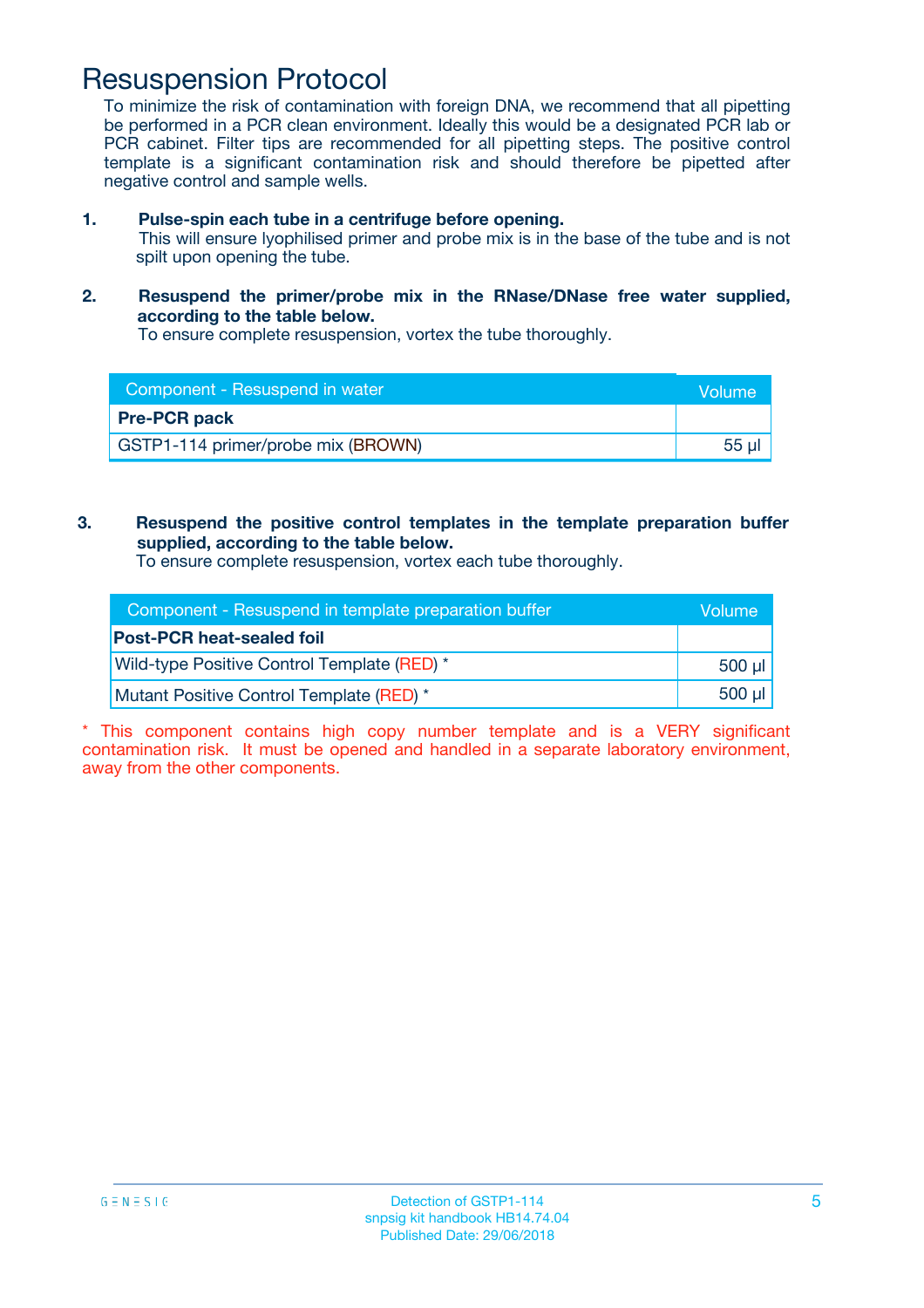# qPCR detection protocol

**1. Prepare a complete genotyping reaction mix for each primer/probe mix according to the table below:**

Include sufficient reactions for all samples, positive and negative controls.

| Component                                                | Volume |
|----------------------------------------------------------|--------|
| oasig, PrecisionPLUS or PrecisionFAST 2X qPCR Master Mix | 10 µl  |
| GSTP1-114 primer/probe mix (BROWN)                       | 1 ul   |
| RNase/DNase free water (WHITE)                           | 4 µl   |
| <b>Final Volume</b>                                      | $15$ µ |

- **2. Pipette 15µl of this mix into each well according to your qPCR experimental plate set up.**
- **3. Prepare DNA templates for each of your samples.**
- **4. Pipette 5µl of DNA template into each well, according to your experimental plate set up.**

To obtain a strong signal, the recommended input DNA concentration is 0.2-2ng/µl (1-10ng in total) with the ideal total being 5ng. For negative control wells use 5µl of RNase/DNase free water. The final volume in each well is 20µl.

#### **5. Dilute positive control DNA in template preparation buffer**

It is important that the input copy number for the positive control DNA is matched to the amount of sample DNA being added to each reaction. The positive control DNA must be diluted according to the table below:

| Sample input DNA | Positive control dilution factor |  |
|------------------|----------------------------------|--|
| 10 <sub>ng</sub> | 1:25                             |  |
| 5 <sub>ng</sub>  | 1:50                             |  |
| 1ng              | 1:250                            |  |

**6. Pipette 5µl of each positive control DNA according to your experimental plate set up.**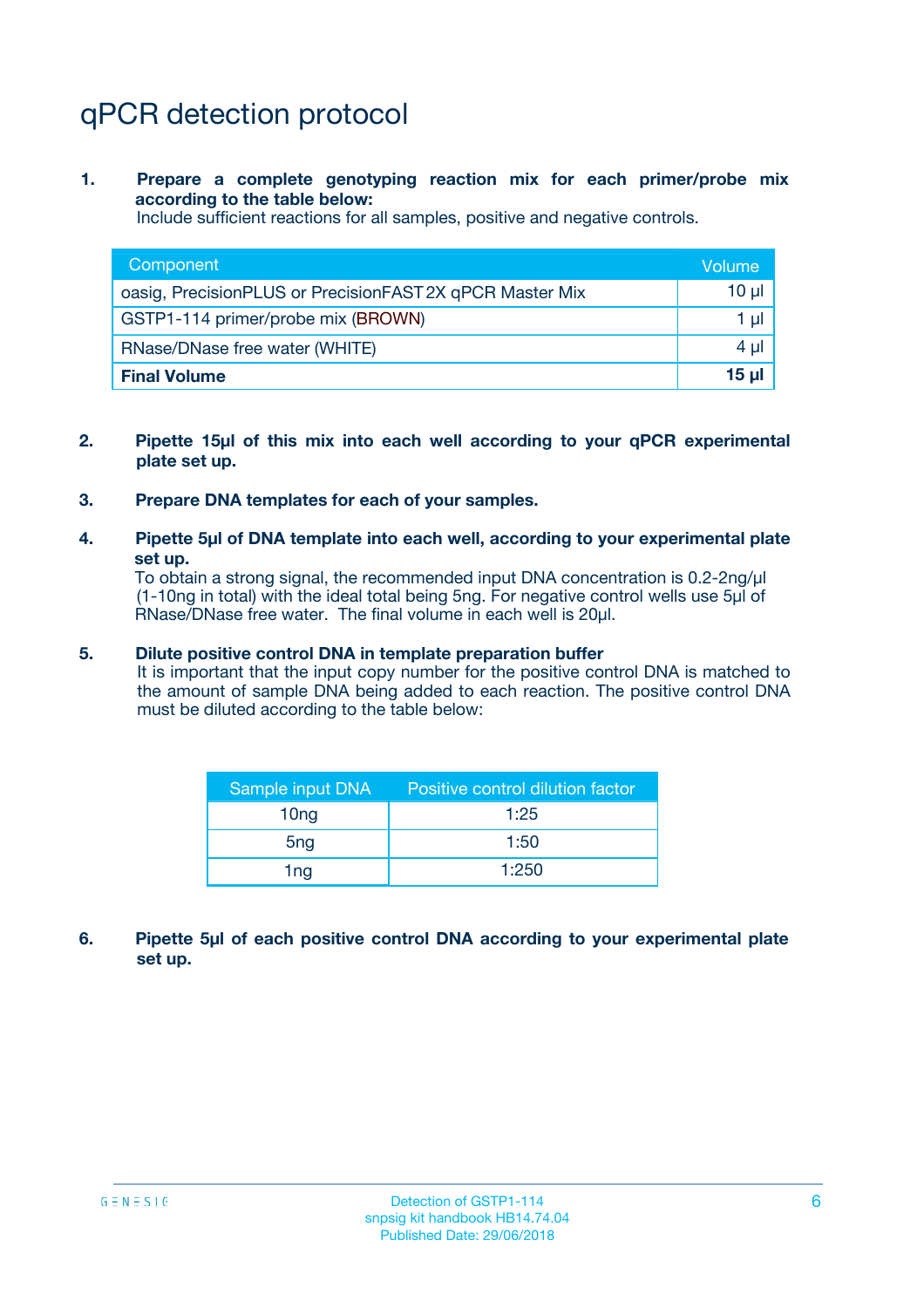# qPCR amplification protocol

For machines that can be programmed to include 2 cycling stages the following protocol is recommended for optimum resolution between genotypes

If using oasig Master Mix, DO NOT add ROX to the master mix as a passive reference. If using a machine that uses ROX as a passive reference then the passive reference must be turned off or set to "none" indicating no passive reference.

Protocol for oasig, PrecisionPLUS or PrecisionFAST 2X qPCR Master Mix

|               | <b>Step</b>                   | <b>Time</b>     | <b>Temp</b> |
|---------------|-------------------------------|-----------------|-------------|
|               | Enzyme activation             | 2 min           | 95 °C       |
| Cycling x10** | Denaturation                  | 10 <sub>s</sub> | 95 °C       |
|               | <b>Extension</b>              | <b>60s</b>      | 60 °C       |
| Cycling x35   | Denaturation                  | 10 <sub>s</sub> | 95 °C       |
|               | Extension (DATA COLLECTION) * | <b>60s</b>      | 66 °C       |

\* Fluorogenic data should be collected during this step through the **ROX** and **VIC** channels \*\* where the sample amount is 1ng or less per well, add 5 cycles to the first stage (15 cycles)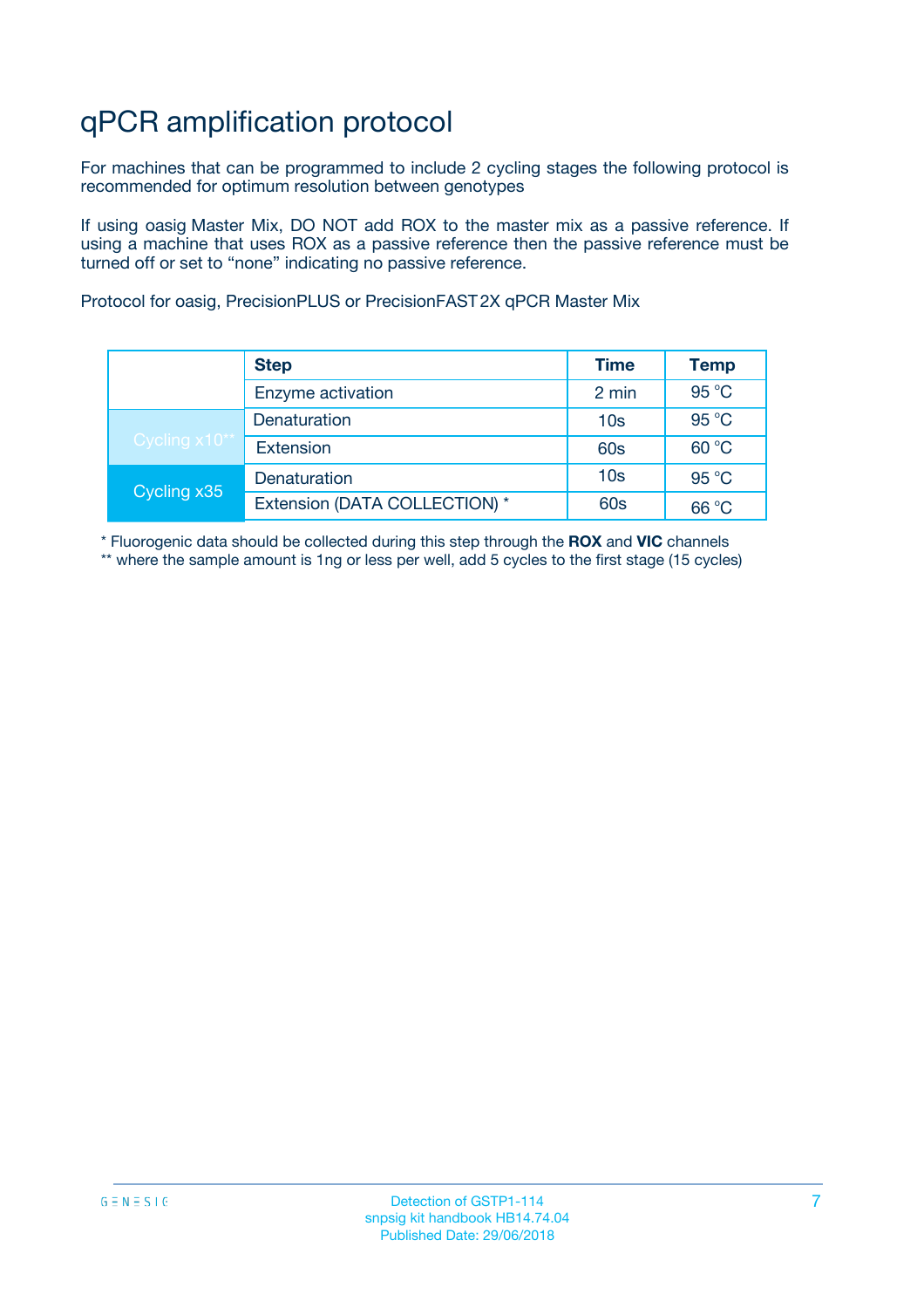### Interpretation of results

The wild-type probe is labelled to read through the ROX channel whilst the mutant probe is labelled to read through the VIC channel. On wild-type sequences the ROX channel will give a strong amplification plot and the VIC channel none or very low detection. The signals are reversed on mutant samples. Heterozygote samples will give an intermediate signal through both ROX and VIC channels.

The genotype of each sample is calculated by comparing the ratio of signals between the two channels (ROX and VIC).

### **Sample data**



### Wild Type sample (**WT signal, Mutant signal**)

Variant DNA sample (**WT signal**, **Mutant signal**)